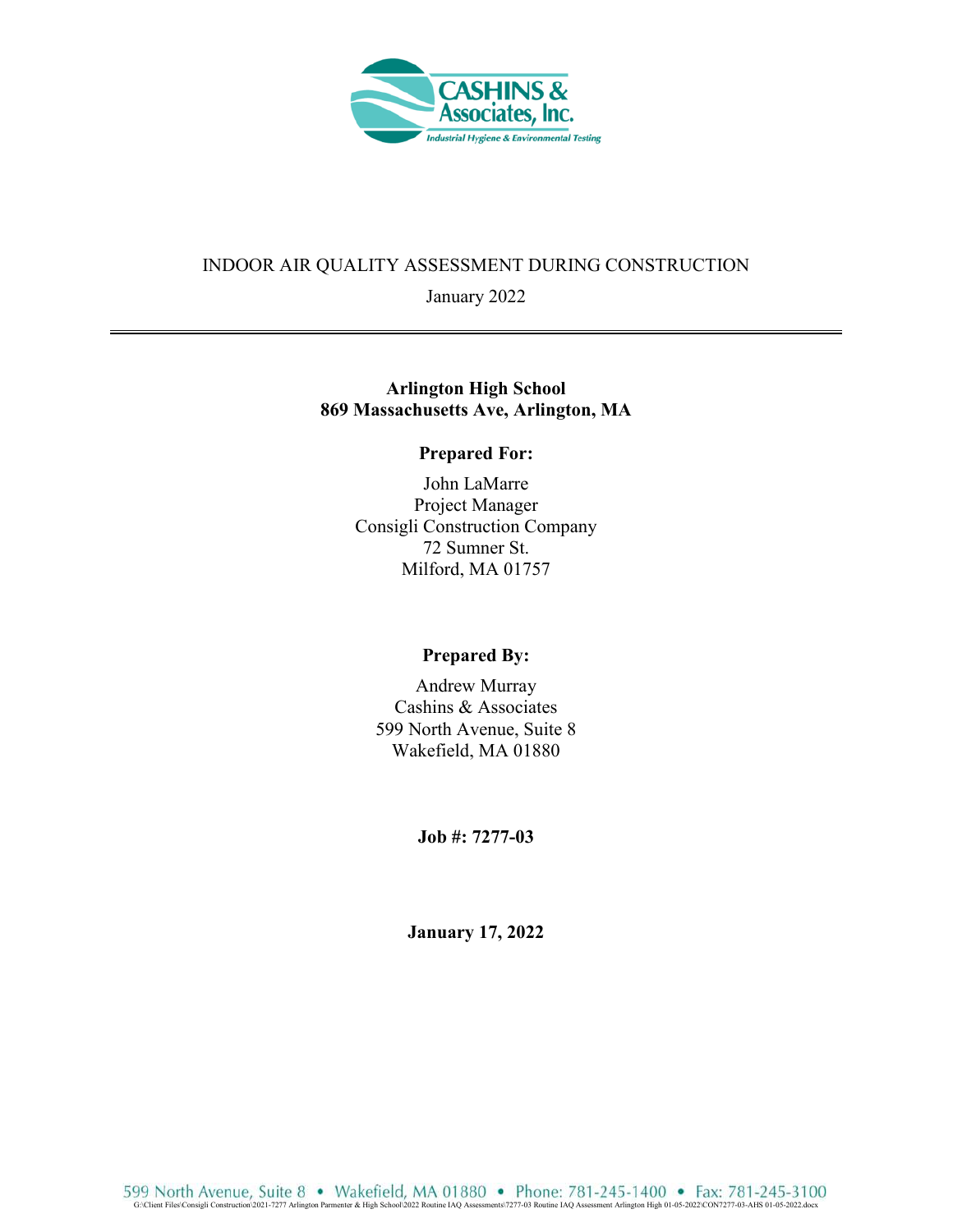# **Contents**

# **APPENDIX A: RESULTS OF REAL-TIME AIR MONITORING**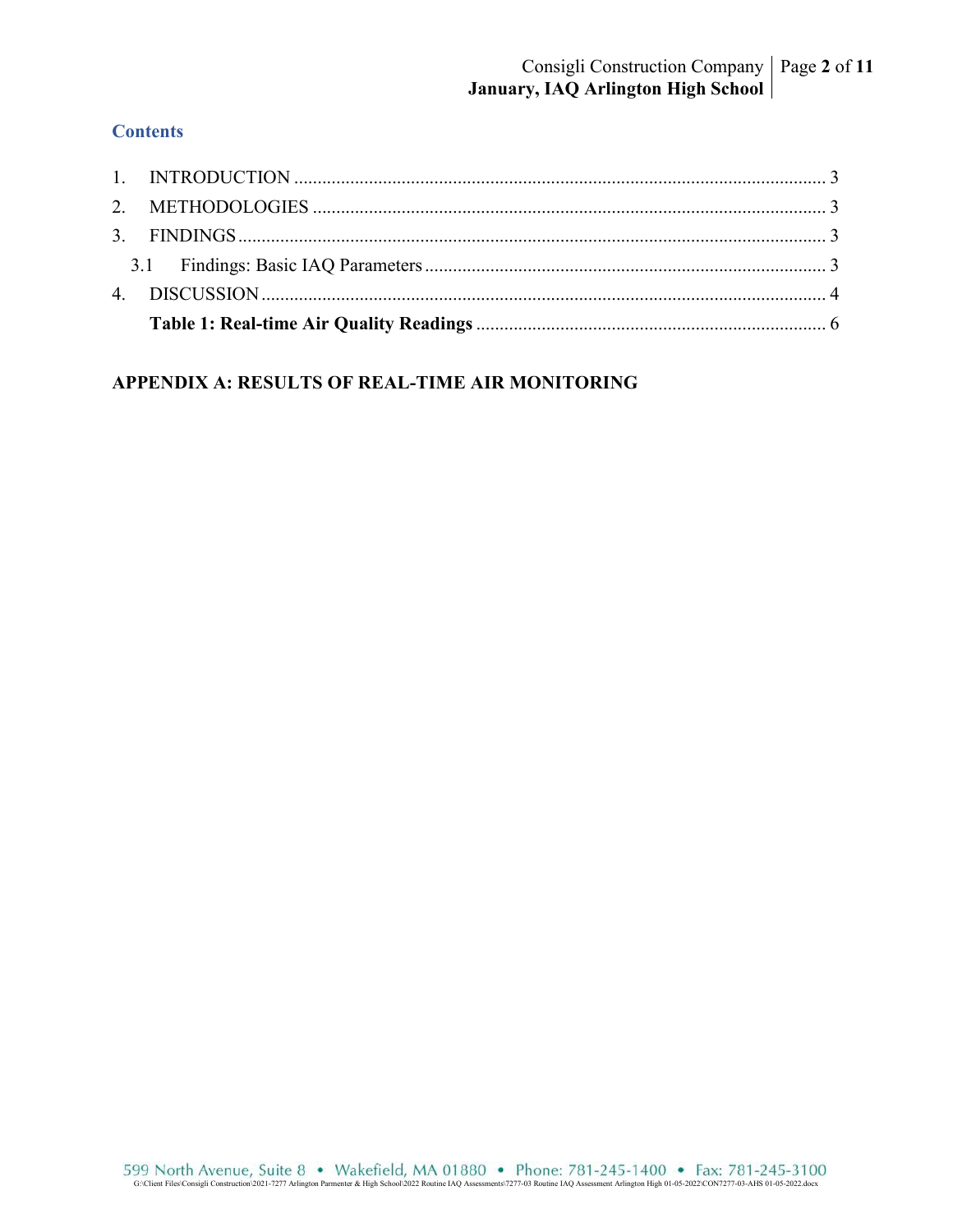## **1. INTRODUCTION**

Cashins & Associates, Inc. was retained by Consigli Construction to provide professional Industrial Hygiene consulting services. Our scope of work consisted of measuring various basic indoor air quality parameters during renovation activities in certain locations throughout the Arlington High School located at 869 Massachusetts Ave. in Arlington, Massachusetts.

The air sampling was performed on January  $5<sup>th</sup>$ , 2022. At the time of this sampling, no construction activities were occurring inside the school. Sampling was conducted in the occupied non-work areas throughout the school.

# **2. METHODOLOGIES**

A Particles Plus™ part per billion photoionization detector (PID) was utilized to screen for the presence of total volatile organic compounds (TVOCs). The PID is a screening tool that provides information as to TVOC loading in the space. The instrument does not provide information pertaining to which specific compounds are present in the air.

Dust concentrations were also measured using the Particles Plus meter. This real-time aerosol monitor measures dust between 0.3 microns and 10 microns.

Carbon monoxide was measured using a BW Gas Alert Max XTII four gas meter.

## **3. FINDINGS**

## **3.1 Findings: Basic IAQ Parameters**

We have listed in Tables 1 through 3 the results of the real-time air sampling. These tables can be found in Appendix A to this report.

#### **IAQ Criteria**

No specific IAQ Plan has been developed for this site; thus, no official upper guideline limits have been established. However, it is typical to use the following values as upper limits in both the occupied and work zone areas:

| Contaminant                       | <b>Inside Construction Area</b> | <b>Occupied Area</b>  |
|-----------------------------------|---------------------------------|-----------------------|
| Dust                              | mg/m <sup>3</sup>               | $150 \mu g/m^3$       |
| <b>Volatile Organic Compounds</b> | $10$ ppm $(10,000$ ppb)         | $1$ ppm $(1,000$ ppb) |
| Carbon Monoxide                   | $15$ ppm                        | 9 ppm                 |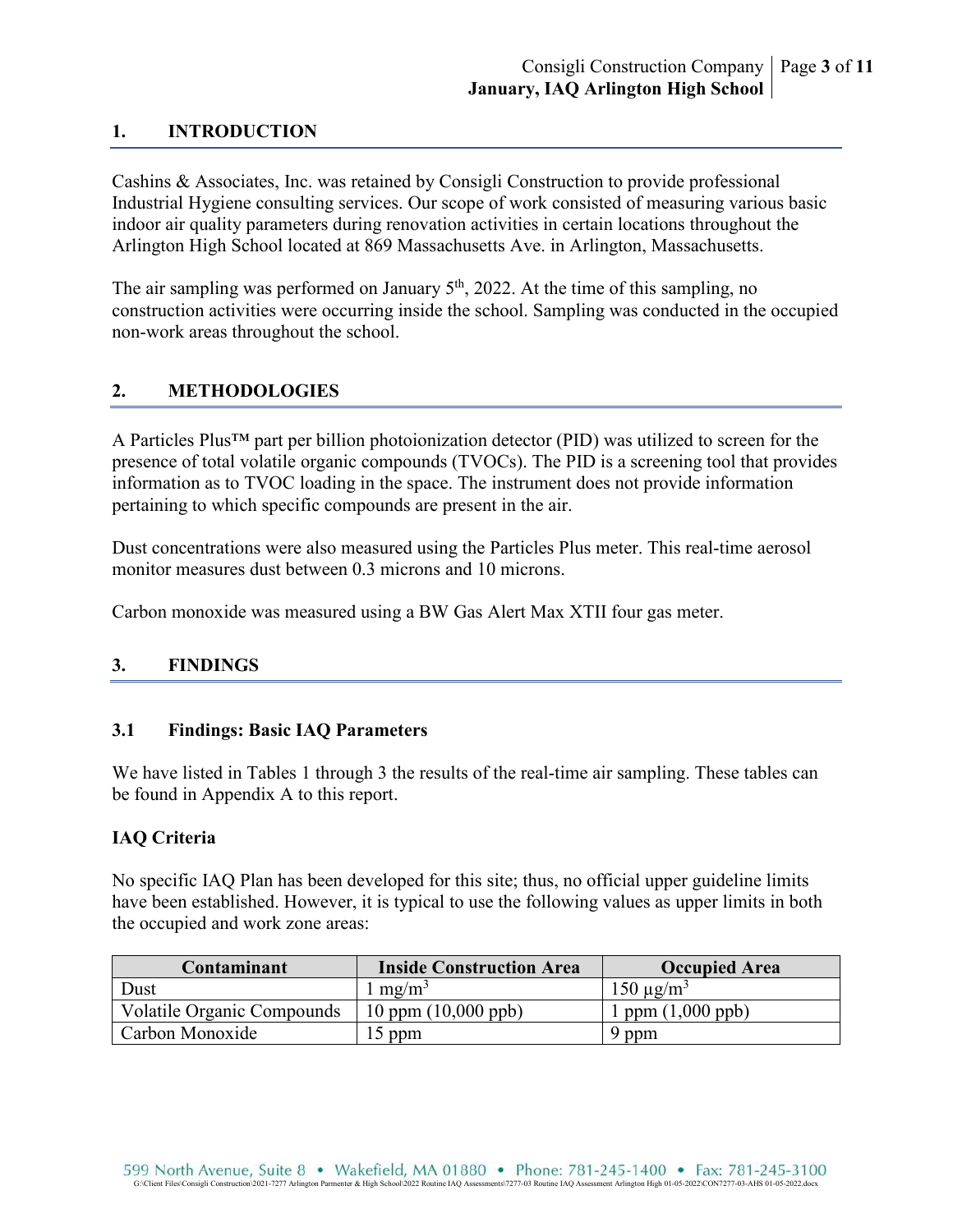### **4. DISCUSSION**

Concentrations of carbon monoxide, VOCs, and Dust were found to be below the upper limits throughout the occupied areas of the school.

Attached, please find tables detailing IAQ measurements obtained during the assessment.

Indoor air quality should continue to be monitored on a regular basis throughout this project in order to ensure that concentrations of various airborne contaminants remain at acceptable levels.

Please call if you have any questions or if we can be of further assistance. Sincerely, Reviewed by, Cashins & Associates, Inc.

Murray

Andrew E. Murray Michael R. Cashins, CIH Industrial Hygiene & Safety Specialist Director of Consulting Services

Michael Co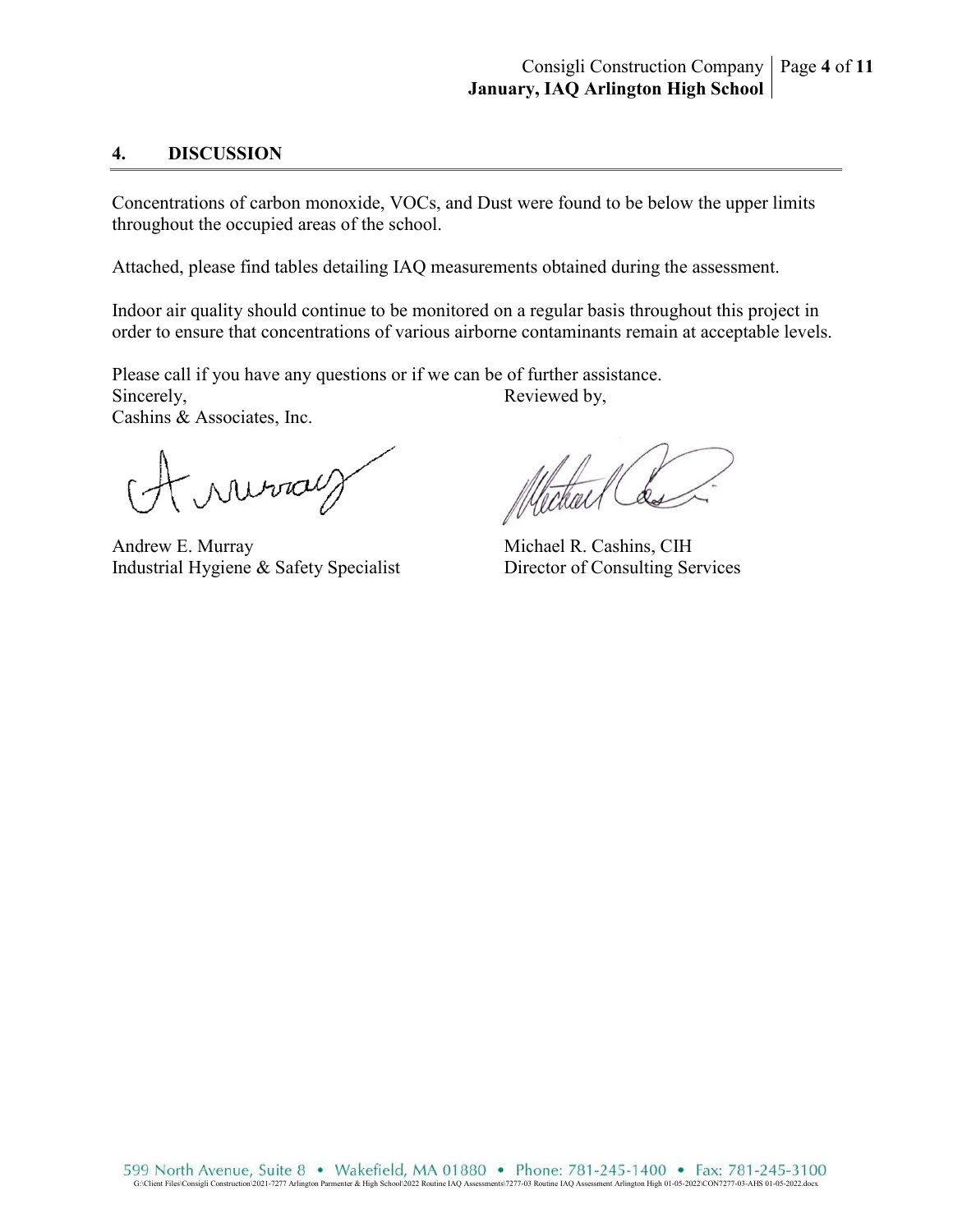### **APPENDIX A**

# **RESULTS OF REAL-TIME AIR SAMPLING**

G99 North Avenue, Suite 8 • Wakefield, MA 01880 • Phone: 781-245-1400 • Fax: 781-245-3100<br>G:\Client Files\Consigli Construction\2021-7277 Arlington Parmenter & High School\2022 Routine IAQ Assessments\7277-03 Routine IAQ A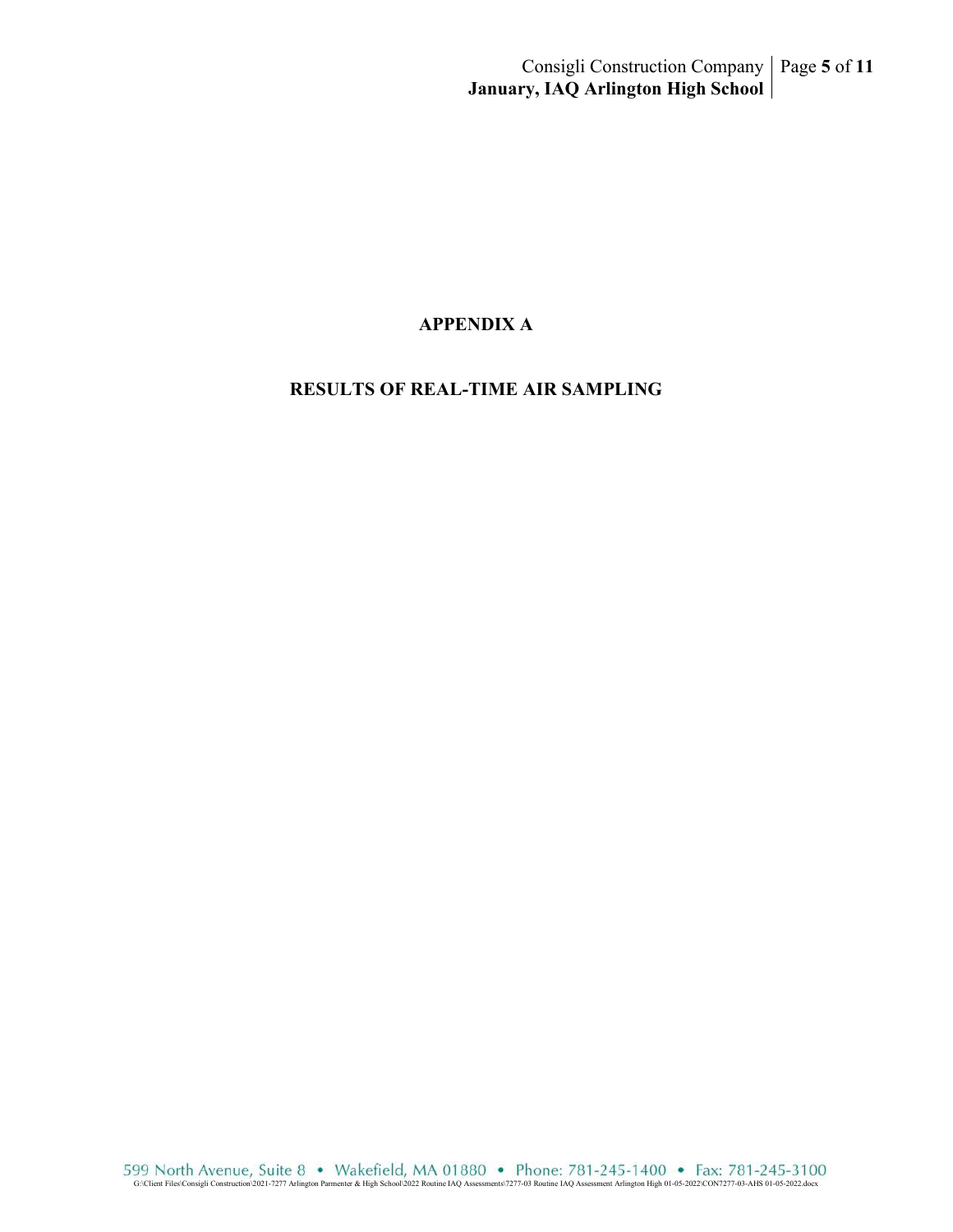| <b>Table 1: Real-time Air Quality Readings, Round 1</b>  |                                |             |               |
|----------------------------------------------------------|--------------------------------|-------------|---------------|
| <b>Location</b>                                          | $\boldsymbol{C}\boldsymbol{O}$ | <b>TVOC</b> | <b>Dust</b>   |
|                                                          | (ppm)                          | (ppb)       | $(\mu g/m^3)$ |
| <b>Downs Building</b>                                    |                                |             |               |
| @Main Office<br>Entrance                                 | $\leq$ 1                       | 243         | 56.6          |
| Hall Outside Girls<br>Locker Room                        | $\leq$ 1                       | 235         | 34.2          |
| @Outside Coaches<br>Office                               | $\leq$ 1                       | 176         | 20.7          |
| @Outside Fitness<br>Room                                 | $\leq$ 1                       | 189         | 33.6          |
| @ Stairwell M next to<br>link mechanical room            | $\leq$ 1                       | 89          | 23.3          |
| <b>Auditorium Building</b>                               |                                |             |               |
| @ Outside Classroom<br>210                               | $\leq$ 1                       | 23          | 52.2          |
| @ Outside Classroom<br>211                               | $\leq$ 1                       | 16          | 26.6          |
| @ Girl's Bathroom<br><b>B135</b>                         | $\leq$ 1                       | 33          | 18.7          |
| @ Outside Preschool<br>108                               | $\leq$ 1                       | 39          | 27.7          |
| @ Hallway Outside<br>153A                                | $\leq$ 1                       | 36          | 26.5          |
| @ Teachers'<br>Workroom                                  | $\leq$ 1                       | 27          | 35.4          |
| @ Classroom T119                                         | $<$ 1                          | 23          | 25.4          |
| Inside Maintenance<br>Tunnel                             | $<$ 1                          | 31          | 43.2          |
| @Cafeteria outside<br>right entrance to<br>serving room  | $<$ 1                          | 67          | 45.7          |
| @Cafeteria Serving<br>Area                               | $\leq$ 1                       | 55          | 36.6          |
| <b>Outside Teachers</b><br>Café                          | $\leq$ 1                       | 39          | 34.3          |
| @South Hallway<br>outside Principals<br>office rear door | $\leq$                         | 149         | 44.6          |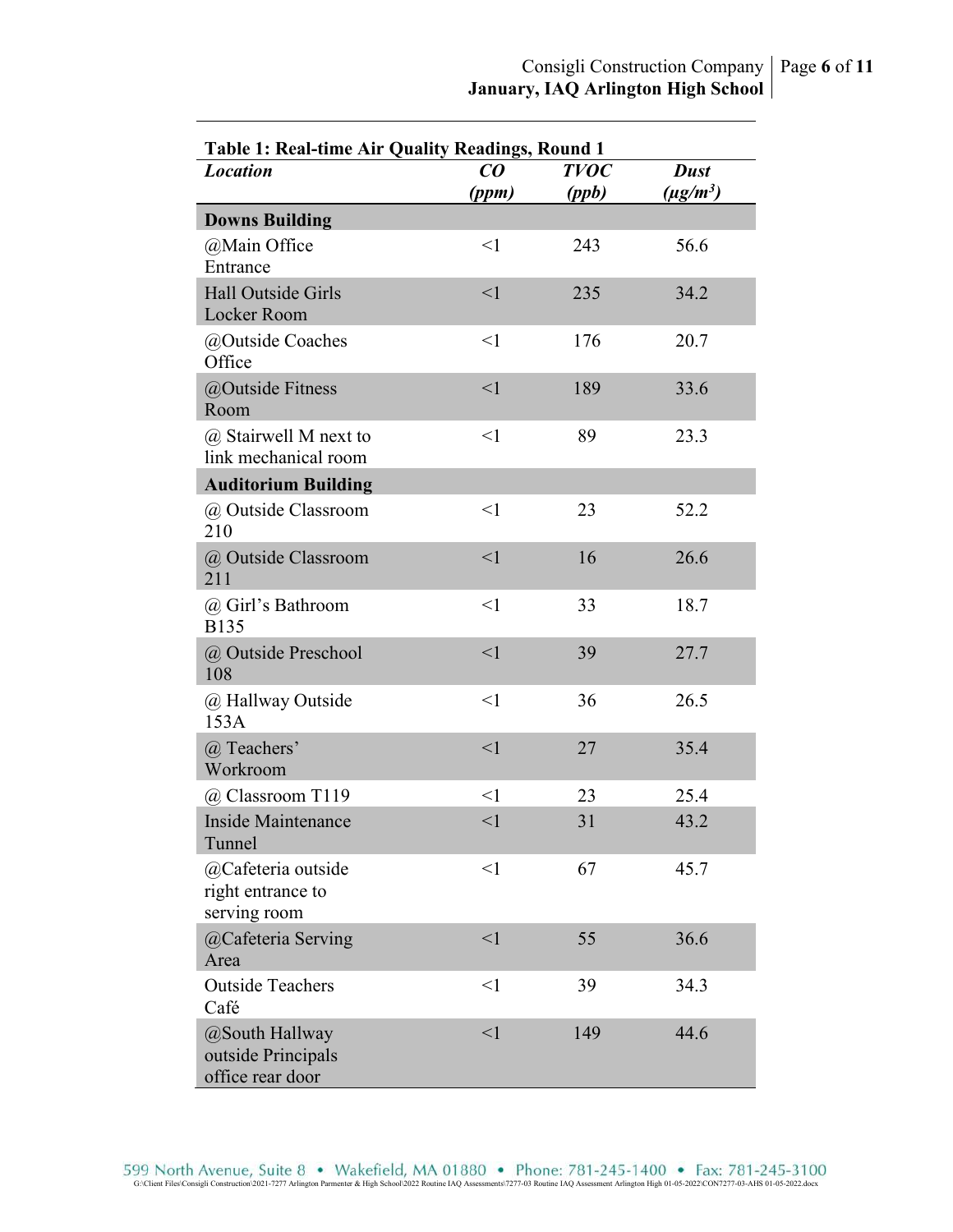| <b>Table 1: Real-time Air Quality Readings, Round 1</b>             |             |                      |                                          |  |
|---------------------------------------------------------------------|-------------|----------------------|------------------------------------------|--|
| <b>Location</b>                                                     | CO<br>(ppm) | <b>TVOC</b><br>(ppb) | <b>Dust</b><br>$(\mu$ g/m <sup>3</sup> ) |  |
| $\omega$ Entrance to<br><b>Building Outside</b><br>Principal Office | $\leq$      | 125                  | 45.2                                     |  |
| @North Hallway next<br>to Counseling Office<br><b>B322</b>          | $\leq$ 1    | 95                   | 43.7                                     |  |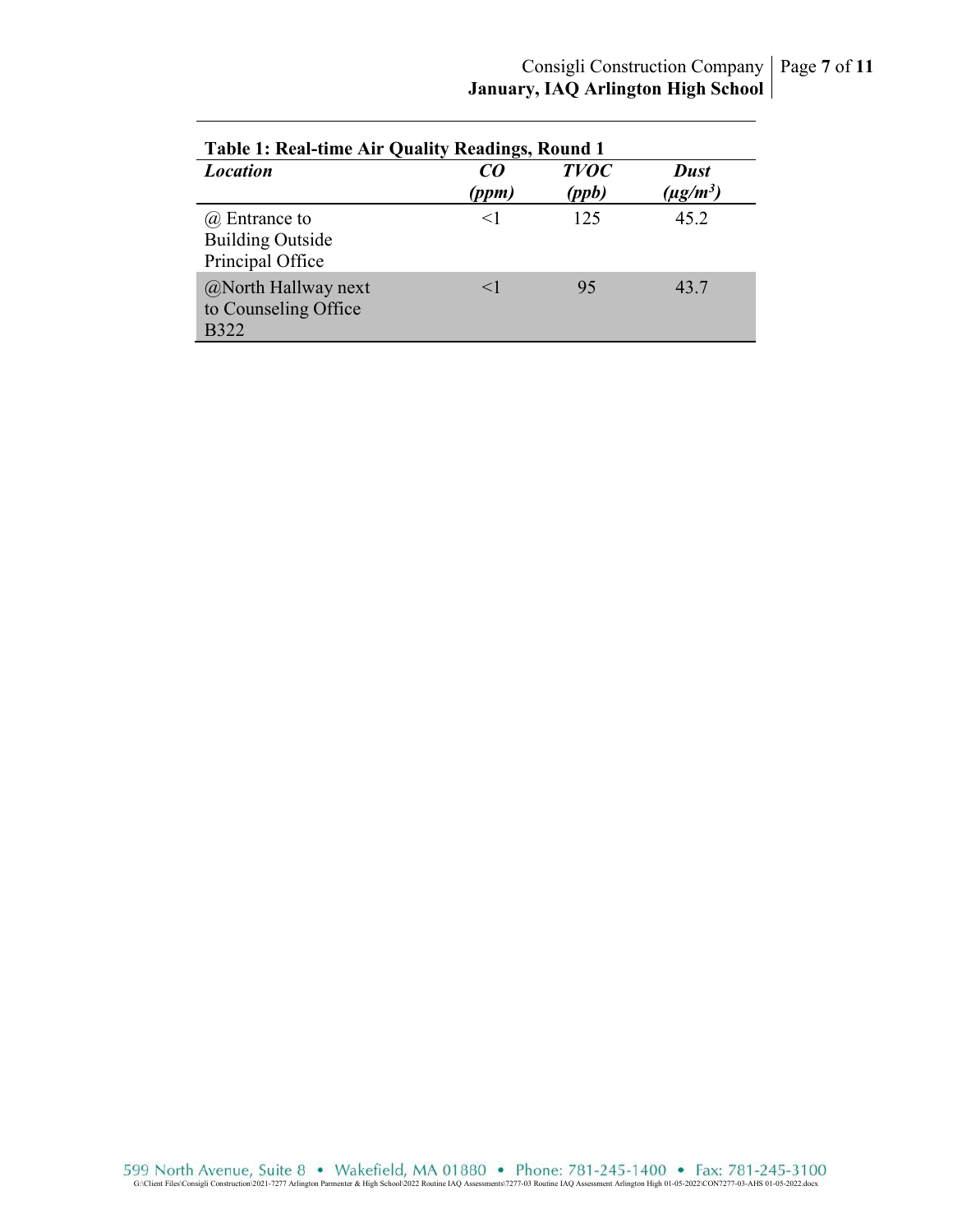| <b>Table 2: Real-time Air Quality Readings, Round 2</b> |                                |             |               |  |
|---------------------------------------------------------|--------------------------------|-------------|---------------|--|
| <b>Location</b>                                         | $\boldsymbol{C}\boldsymbol{O}$ | <b>TVOC</b> | <b>Dust</b>   |  |
|                                                         | (ppm)                          | (ppb)       | $(\mu g/m^3)$ |  |
| <b>Downs Building</b>                                   |                                |             |               |  |
| @Main Office                                            | <1                             | 166         | 51.3          |  |
| Entrance                                                |                                |             |               |  |
| <b>Hall Outside Girls</b><br>Locker Room                | $\leq$ 1                       | 43          | 54.2          |  |
| @Outside Coaches<br>Office                              | <1                             | 45          | 47.9          |  |
| @Outside Fitness<br>Room                                | $\leq$ 1                       | 36          | 44.9          |  |
| @ Stairwell M next<br>to link mechanical<br>room        | $\leq$ 1                       | 48          | 44.6          |  |
| <b>Auditorium</b><br><b>Building</b>                    |                                |             |               |  |
| @ Outside<br>Classroom 210                              | <1                             | 69          | 46.9          |  |
| @ Outside<br>Classroom 211                              | $\leq$ 1                       | 60          | 45.9          |  |
| @ Girl's Bathroom<br><b>B135</b>                        | $\leq$ 1                       | 53          | 34.6          |  |
| @ Outside<br>Preschool 108                              | $\leq$ 1                       | 56          | 36.6          |  |
| @ Hallway Outside<br>153A                               | $\leq$ 1                       | 41          | 39.8          |  |
| @ Teachers'<br>Workroom                                 | $\leq$ 1                       | 55          | 32.6          |  |
| @ Classroom T119                                        | $<$ l                          | 21          | 34.8          |  |
| <b>Inside Maintenance</b><br>Tunnel                     | $\leq$ 1                       | 43          | 26.4          |  |
| @Cafeteria outside<br>right entrance to<br>serving room | $\leq$ 1                       | 39          | 36.6          |  |
| @Cafeteria Serving<br>Area                              | $\leq$ 1                       | 44          | 49.2          |  |
| <b>Outside Teachers</b><br>Café                         | $\leq$ 1                       | 29          | 19.8          |  |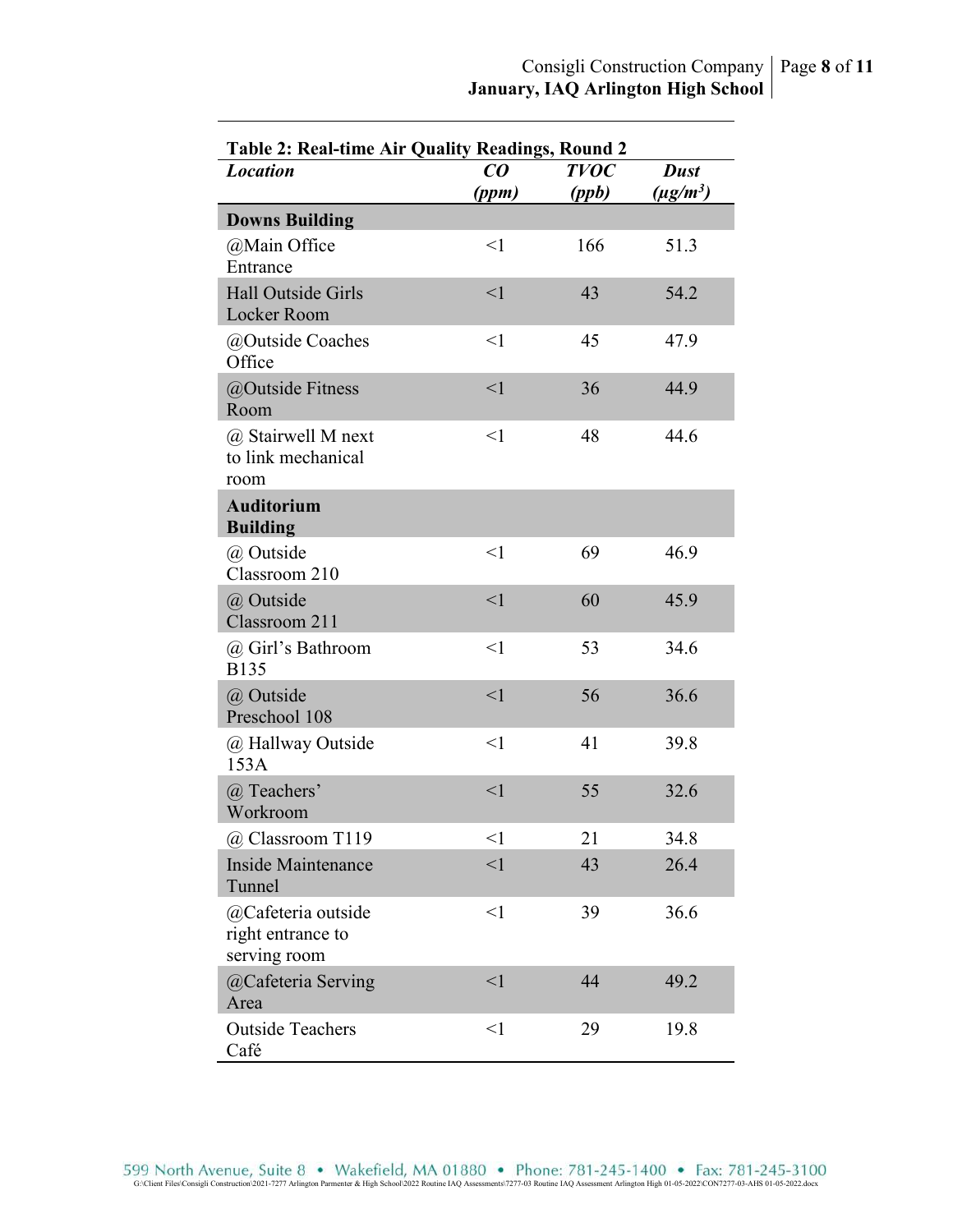| <b>Table 2: Real-time Air Quality Readings, Round 2</b>      |             |                      |                              |
|--------------------------------------------------------------|-------------|----------------------|------------------------------|
| <b>Location</b>                                              | CO<br>(ppm) | <b>TVOC</b><br>(ppb) | <b>Dust</b><br>$(\mu g/m^3)$ |
| @South Hallway<br>outside Principals<br>office rear door     | $<$ 1       | 27                   | 33.1                         |
| @ Entrance to<br><b>Building Outside</b><br>Principal Office | $\leq$ 1    | 36                   | 39.2                         |
| @North Hallway<br>next to Counseling<br>Office B322          | $<$ 1       | 55                   | 399                          |

G99 North Avenue, Suite 8 • Wakefield, MA 01880 • Phone: 781-245-1400 • Fax: 781-245-3100<br>G:\Client Files\Consigli Construction\2021-7277 Arlington Parmenter & High School\2022 Routine IAQ Assessments\7277-03 Routine IAQ A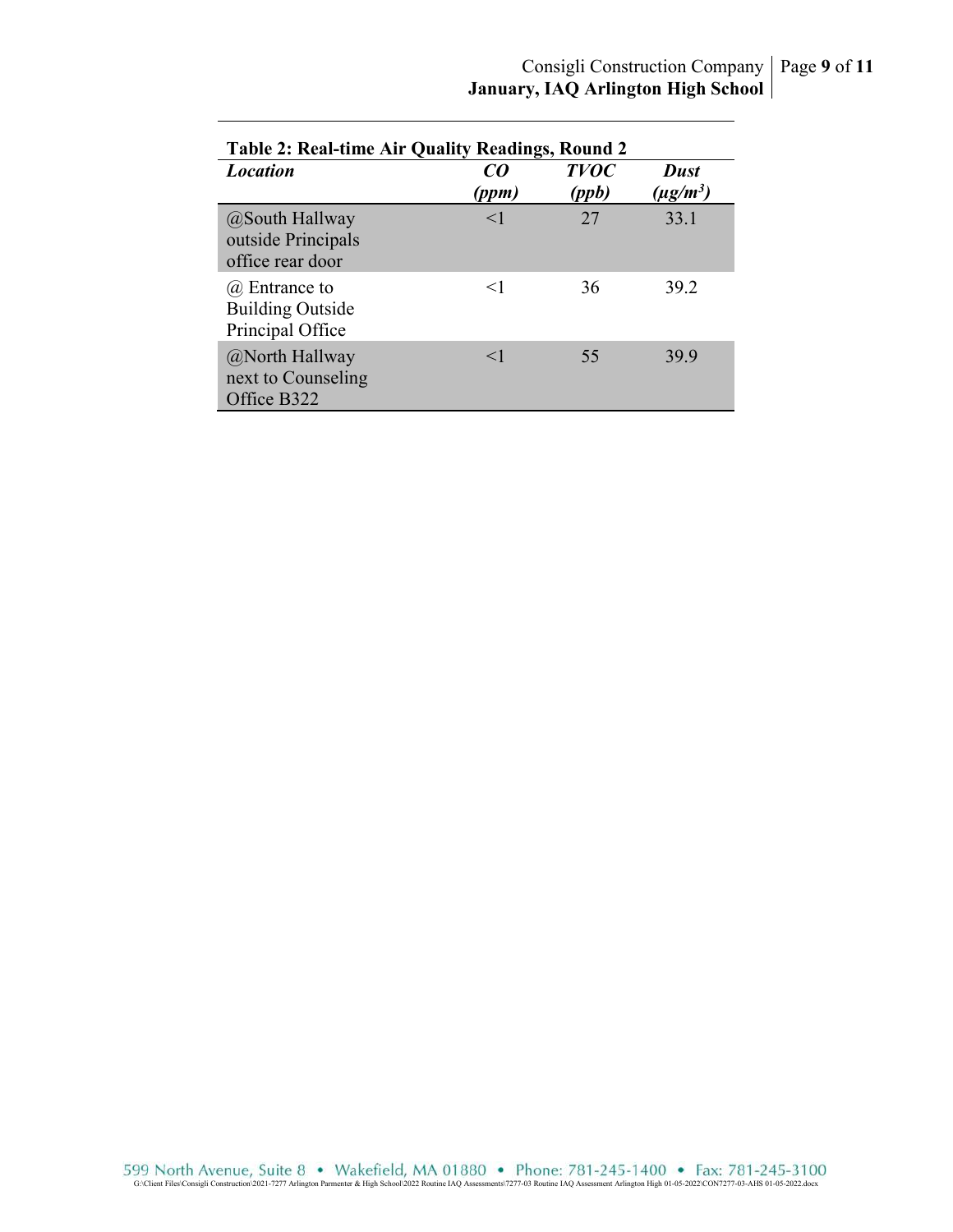| Table 3: Real-time Air Quality Readings, Round 3        |                                |              |               |  |
|---------------------------------------------------------|--------------------------------|--------------|---------------|--|
| <b>Location</b>                                         | $\boldsymbol{C}\boldsymbol{O}$ | <b>TVOC</b>  | <b>Dust</b>   |  |
|                                                         | (ppm)                          | (ppb)        | $(\mu g/m^3)$ |  |
| <b>Downs Building</b>                                   |                                |              |               |  |
| @Main Office<br>Entrance                                | $<$ 1                          | 89           | 59.2          |  |
| Hall Outside Girls<br>Locker Room                       | $\leq$ 1                       | 170          | 40.2          |  |
| @Outside Coaches<br>Office                              | $\leq$ 1                       | 72           | 51.3          |  |
| @Outside Fitness<br>Room                                | $\leq$ 1                       | 85           | 53.8          |  |
| @ Stairwell M next<br>to link mechanical<br>room        | $\leq$ 1                       | 82           | 36.7          |  |
| <b>Auditorium</b><br><b>Building</b>                    |                                |              |               |  |
| @ Outside<br>Classroom 210                              | $\leq$ 1                       | 79           | 31.6          |  |
| @ Outside<br>Classroom 211                              | $\leq$ 1                       | 113          | 42.6          |  |
| @ Girl's Bathroom<br><b>B135</b>                        | $\leq$ 1                       | 38           | 37.7          |  |
| @ Outside<br>Preschool 108                              | $\leq$ 1                       | 36           | 28.3          |  |
| @ Hallway Outside<br>153A                               | $\leq$ 1                       | 51           | 25.1          |  |
| @ Teachers'<br>Workroom                                 | $\leq$ 1                       | 22           | 45.1          |  |
| @ Classroom T119                                        | $<$ 1                          | 34           | 21.9          |  |
| Inside Maintenance<br>Tunnel                            | $\leq$ 1                       | 32           | 24.9          |  |
| @Cafeteria outside<br>right entrance to<br>serving room | $\leq$ 1                       | $\mathbf{1}$ | 35.9          |  |
| @Cafeteria Serving<br>Area                              | $\leq$ 1                       | 3            | 28.0          |  |
| <b>Outside Teachers</b><br>Café                         | $\leq$ 1                       | $\mathbf{1}$ | 28.5          |  |